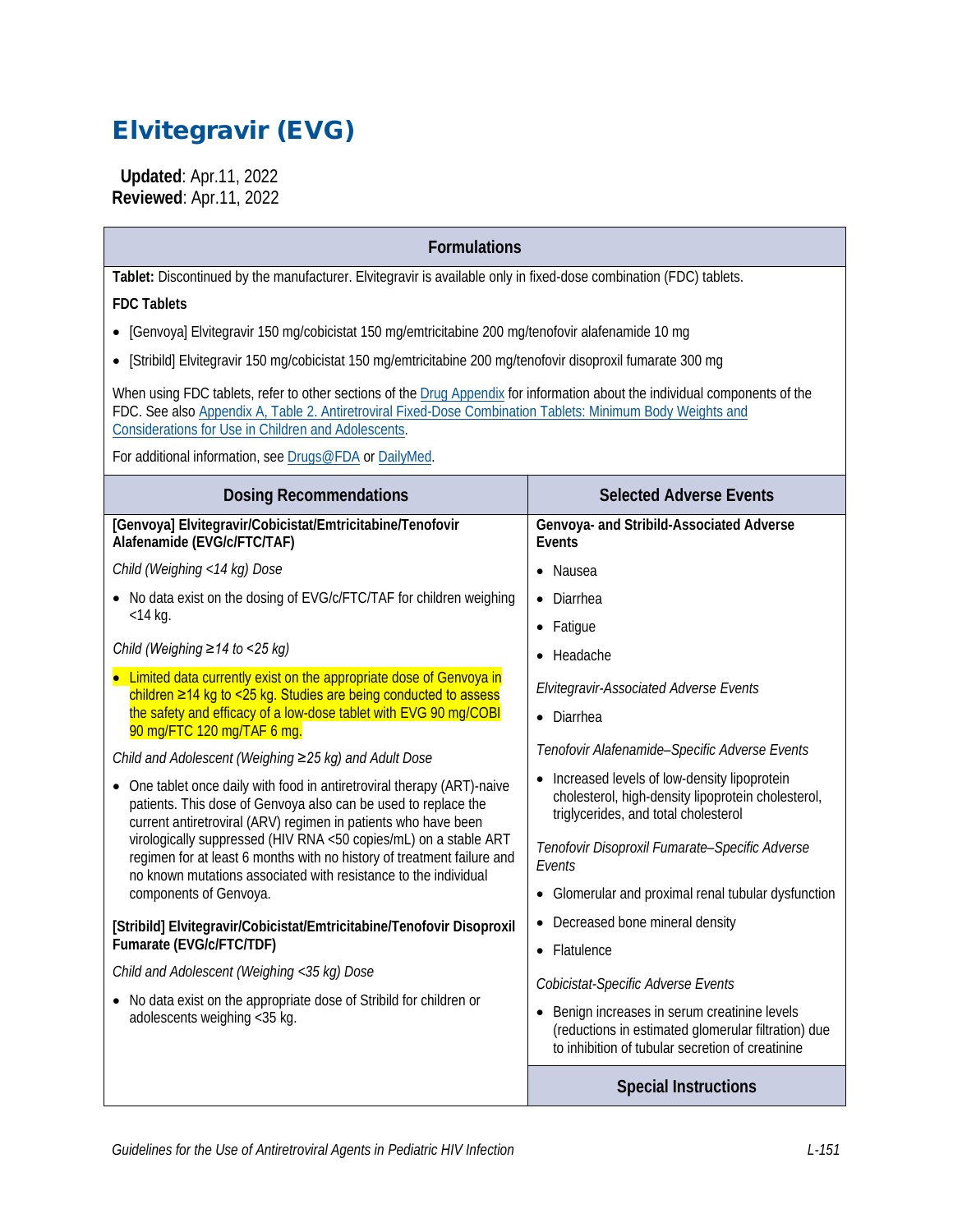| Adolescent (Weighing ≥35 kg and Sexual Maturity Rating [SMR] 4 or 5)                                                                                                                                                 | • Administer both Genvoya and Stribild with food.                                                                                                                                                                                                                                                                                                                                                 |  |  |  |  |
|----------------------------------------------------------------------------------------------------------------------------------------------------------------------------------------------------------------------|---------------------------------------------------------------------------------------------------------------------------------------------------------------------------------------------------------------------------------------------------------------------------------------------------------------------------------------------------------------------------------------------------|--|--|--|--|
| and Adult Dose<br>One tablet once daily with food in ART-naive patients. This dose of<br>Stribild also can be used to replace the current ARV regimen in<br>patients who have been virologically suppressed (HIV RNA | • Genvoya and Stribild should be administered at<br>least 4 hours before or after antacids and<br>supplements or multivitamins that contain iron,<br>calcium, aluminum, and/or magnesium.                                                                                                                                                                                                         |  |  |  |  |
| <50 copies/mL) on a stable ART regimen for at least 6 months with<br>no history of treatment failure and no known mutations associated<br>with resistance to the individual components of Stribild.                  | When using Stribild, which contains TDF, monitor<br>estimated creatinine clearance (CrCl), urine<br>glucose, and urine protein at baseline and every 3<br>to 6 months while on therapy. In patients who are<br>at risk of renal impairment, also monitor serum<br>phosphate. Patients with an increase in serum<br>creatinine levels > 0.4 mg/dL should be closely<br>monitored for renal safety. |  |  |  |  |
|                                                                                                                                                                                                                      | • Screen patients for hepatitis B virus (HBV)<br>infection before using FTC, TDF, or TAF. Severe<br>acute exacerbation of HBV can occur when FTC,<br>TDF, or TAF are discontinued; therefore, monitor<br>hepatic function for several months after stopping<br>therapy with FTC, TDF, or TAF.                                                                                                     |  |  |  |  |
|                                                                                                                                                                                                                      | • For information on crushing and cutting tablets,<br>see this table from Toronto General Hospital.                                                                                                                                                                                                                                                                                               |  |  |  |  |
|                                                                                                                                                                                                                      | Metabolism/Elimination                                                                                                                                                                                                                                                                                                                                                                            |  |  |  |  |
|                                                                                                                                                                                                                      |                                                                                                                                                                                                                                                                                                                                                                                                   |  |  |  |  |
|                                                                                                                                                                                                                      | • EVG is metabolized by cytochrome P450 (CYP)<br>3A4 and is a modest inducer of CYP2C9.                                                                                                                                                                                                                                                                                                           |  |  |  |  |
|                                                                                                                                                                                                                      | • EVG is available only in combination with the<br>pharmacokinetic enhancer (boosting agent)<br>cobicistat in Stribild or Genvoya. Refer to the<br>Cobicistat, TDF, and TAF sections for further<br>details on these components.                                                                                                                                                                  |  |  |  |  |
|                                                                                                                                                                                                                      | Elvitegravir Dosing in Patients with Hepatic<br>Impairment                                                                                                                                                                                                                                                                                                                                        |  |  |  |  |
|                                                                                                                                                                                                                      | • Stribild and Genvoya should not be used in<br>patients with severe hepatic impairment.                                                                                                                                                                                                                                                                                                          |  |  |  |  |
|                                                                                                                                                                                                                      | <b>Elvitegravir Dosing in Patients with Renal</b><br>Impairment                                                                                                                                                                                                                                                                                                                                   |  |  |  |  |
|                                                                                                                                                                                                                      | • Stribild should not be initiated in patients with<br>estimated CrCl <70 mL/min, and it should be<br>discontinued in patients with estimated CrCI<br><50 mL/min. FTC and TDF require dose<br>adjustments in these patients, and these<br>adjustments cannot be achieved with an FDC<br>tablet.                                                                                                   |  |  |  |  |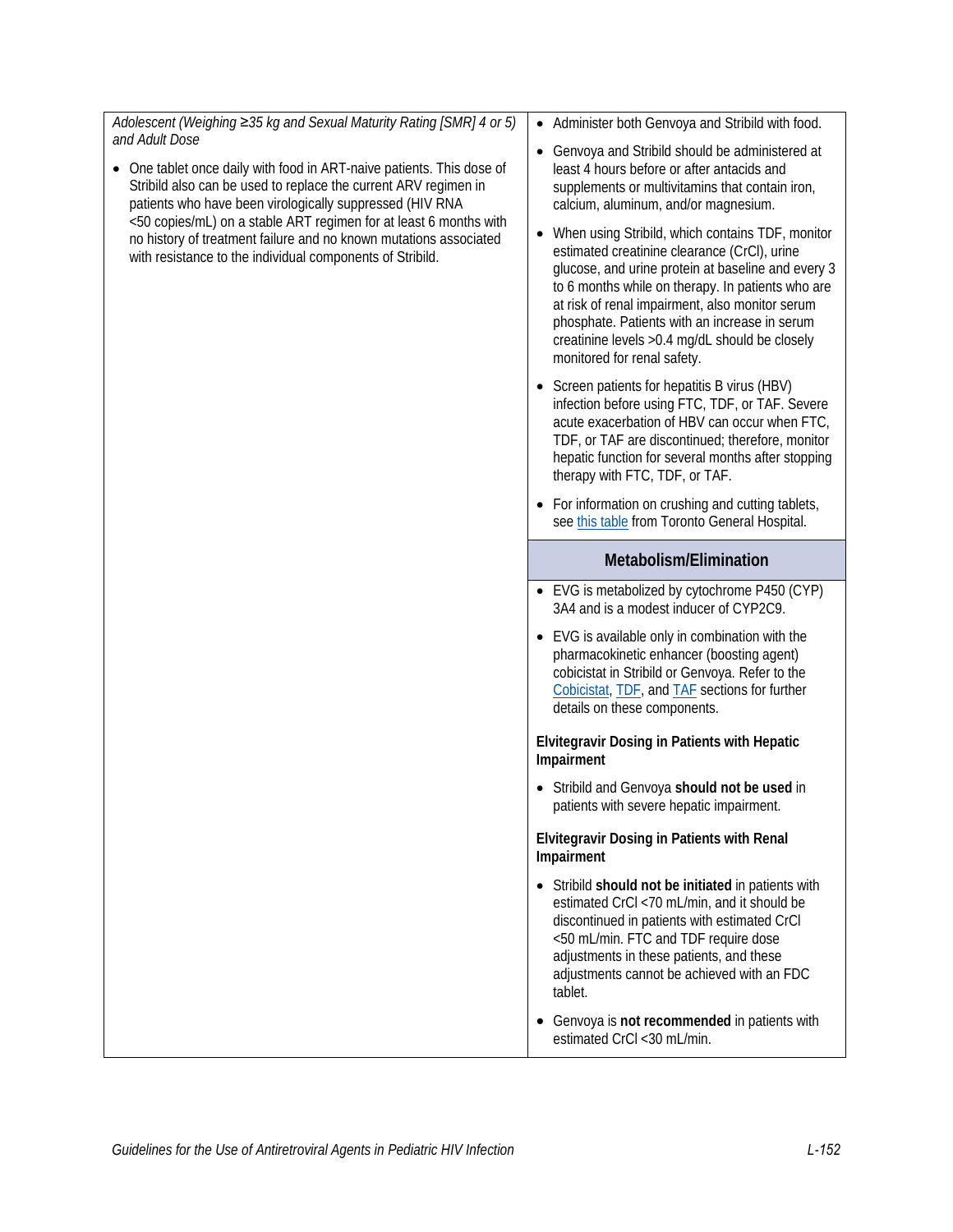### **Drug Interactions**

Additional information about drug interactions is available in the [Adult and Adolescent](https://clinicalinfo.hiv.gov/en/guidelines/adult-and-adolescent-arv/whats-new-guidelines)  [Antiretroviral Guidelines](https://clinicalinfo.hiv.gov/en/guidelines/adult-and-adolescent-arv/whats-new-guidelines) and the [HIV Drug Interaction Checker.](http://www.hiv-druginteractions.org/)

*Absorption:* Elvitegravir (EVG) plasma concentrations are lower with concurrent administration of divalent cations due to the formation of complexes in the gastrointestinal tract and not due to changes in gastric pH. Therefore, Stribild and Genvoya should be administered at least 4 hours before or after administering antacids and supplements or multivitamins that contain iron, calcium, aluminum, and/or magnesium. [1](#page-10-0)

- *Metabolism:* Stribild and Genvoya contain EVG and cobicistat (COBI). EVG is metabolized predominantly by cytochrome P450 (CYP) 3A4, secondarily by uridine diphosphate glucuronyl transferase 1A1/3, and by oxidative metabolism pathways. EVG is a moderate inducer of CYP2C9. COBI is a strong inhibitor of CYP3A4 and a weak inhibitor of CYP2D6. In addition, COBI inhibits the adenosine triphosphate-dependent transporters, P-glycoprotein and the breast cancer resistance protein, and the organic anion-transporting polypeptides OATP1B1 and OATP1B3. See the [Cobicistat](https://clinicalinfo.hiv.gov/en/guidelines/pediatric-arv/cobicistat) section for a more detailed summary of drug interactions. Multiple drug interactions are possible when using both EVG and COBI. Neither Stribild nor Genvoya should be administered concurrently with products or regimens that contain ritonavir (RTV), because of the similar effects of COBI and RTV on CYP3A4 metabolism. Coadministration of medications that induce or inhibit CYP3A4 may respectively decrease or increase exposures of EVG and COBI. Coadministration of medications that are CYP3A4 substrates may result in clinically significant adverse reactions that are severe, life-threatening, or fatal, or may result in loss of therapeutic effect if dependent on conversion to an active metabolite due to CYP3A4 inhibition by COBI.
- *Renal elimination:* Drugs that decrease renal function or compete for active tubular secretion could reduce clearance of tenofovir, in the form of tenofovir disoproxil fumarate (TDF), or emtricitabine (FTC). Concomitant use of nephrotoxic drugs should be avoided when using Stribild. COBI inhibits MATE1, which increases serum creatinine levels up to 0.4 mg/dL from baseline in adults. Creatinine-based calculations of estimated glomerular filtration rate (GFR) will be altered, but the actual GFR might be only minimally changed.<sup>2</sup> Significant increases in serum creatinine levels >0.4 mg/dL from baseline may represent renal toxicity and should be evaluated. People who experience a confirmed increase in serum creatinine levels should be closely monitored for renal toxicity; clinicians should monitor creatinine levels for further increases and perform a urinalysis to look for evidence of proteinuria or glycosuria[.3](#page-10-2)

# **Major Toxicities**

*More common:* Nausea, diarrhea, fatigue, headache, flatulence

*Less common (more severe):* Lactic acidosis and severe hepatomegaly with steatosis, including fatal cases, have been reported in patients receiving nucleoside reverse transcriptase inhibitors, including TDF and FTC. TDF caused bone toxicity (osteomalacia and reduced bone mineral density [BMD]) in animals when given in high doses. Decreases in BMD have been reported in both adults and children who were taking TDF; the clinical significance of these changes is not yet known. Evidence of renal toxicity has been observed in patients taking TDF, including a higher incidence of glycosuria, proteinuria, phosphaturia, and/or calciuria; increases in the levels of serum creatinine and blood urea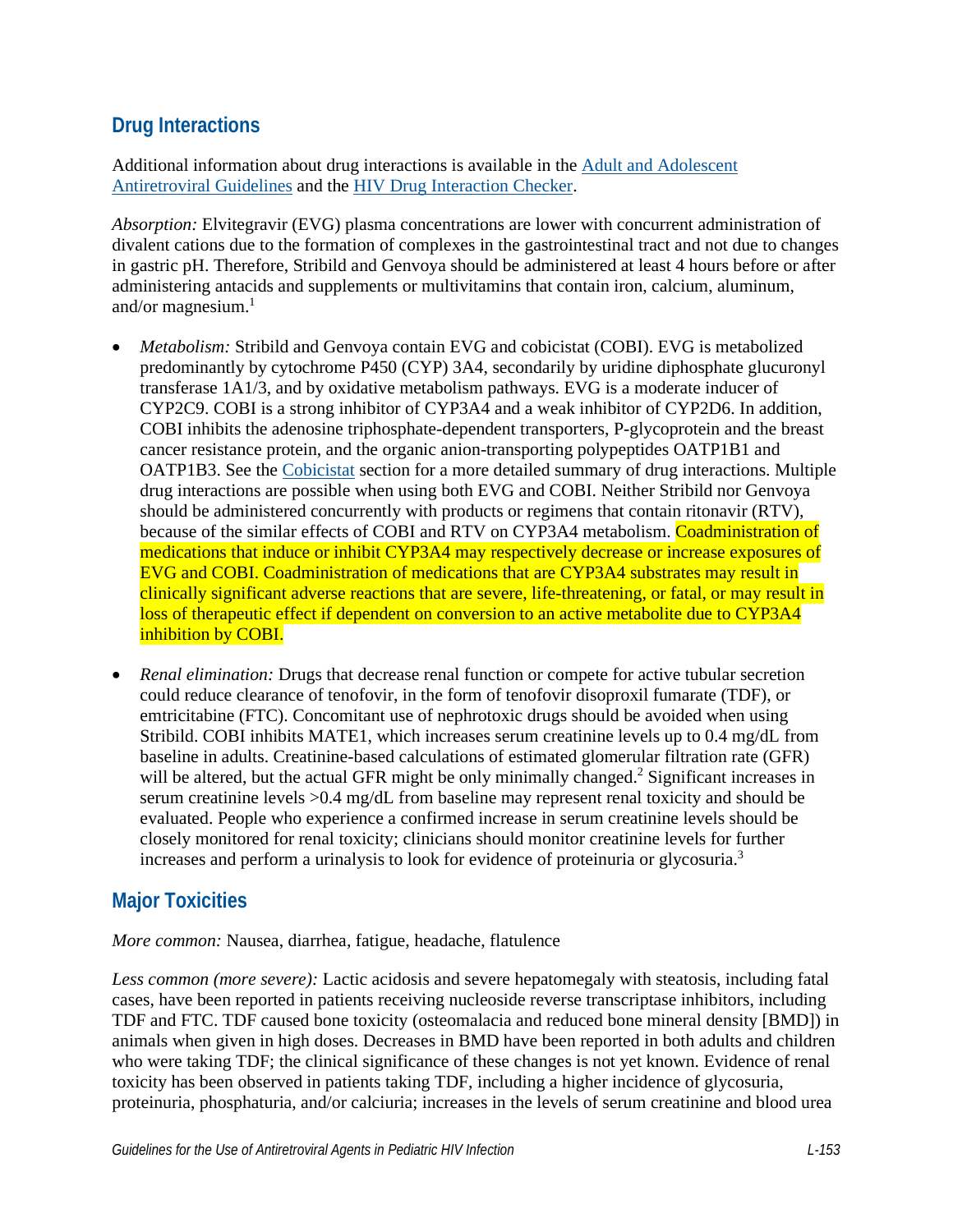nitrogen; and decreases in serum phosphate levels*.* Numerous case reports of renal tubular dysfunction have been reported in patients receiving TDF; patients at increased risk of renal dysfunction should be closely monitored if they are being treated with Stribild. This nephrotoxicity may be more pronounced in patients with preexisting renal disease.<sup>3</sup> Genvoya, which contains tenofovir alafenamide (TAF), has an improved bone and renal safety profile when compared to Stribild, which contains TDF, in children and adults.<sup>[4,](#page-10-3)[5](#page-10-4)</sup> However, Genvoya is associated with greater increases in lipid levels than Stribild, according to findings from large-scale clinical trials in adult[s.](#page-10-5) 6

### **Resistance**

The International Antiviral Society–USA maintains [a list of updated resistance mutations](https://www.iasusa.org/resources/hiv-drug-resistance-mutations/) and the [Stanford University HIV Drug Resistance Database](http://hivdb.stanford.edu/DR/) offers a discussion of each mutation. There is phenotypic cross-resistance between EVG and raltegravir[.7](#page-10-6)

### **Pediatric Use**

# *Approval*

Genvoya (elvitegravir/cobicistat/emtricitabine/tenofovir alafenamide [EVG/c/FTC/TAF]) is approved by the U.S. Food and Drug Administration (FDA) for use in antiretroviral (ARV)-naive children and adolescents with HIV weighing  $\geq$ 25 kg with any sexual maturity rating (SMR). It also can be used to replace the current ARV regimen in those who have been virologically suppressed (HIV RNA <50 copies/mL) on a stable ARV regimen for at least 6 months with no history of treatment failure and no known mutations associated with resistance to the individual components of Genvoya.<sup>6</sup>

Stribild (elvitegravir/cobicistat/emtricitabine/tenofovir disoproxil fumarate [EVG/c/FTC/TDF]) is approved by the FDA as a complete regimen for use in children and adolescents aged ≥12 years and weighing ≥35 kg. However, the Panel on Antiretroviral Therapy and Medical Management of Children Living with HIV recommends limiting the use of Stribild to adolescents with SMRs of 4 or 5 due to concerns about decreased BMD in pre-pubertal patients. It can also be used to replace the current ARV regimen in those who have been virologically suppressed (HIV RNA <50 copies/mL) on a stable ARV regimen for at least 6 months with no history of treatment failure and no known mutations associated with resistance to the individual components of Stribild.<sup>3</sup>

# *Efficacy in Clinical Trials in Adults*

EVG/c/FTC/TDF was found to be noninferior to a regimen of efavirenz/emtricitabine/TDF  $(EFV/FTC/TDF)^{8-10}$  and noninferior to a regimen of atazanavir/ritonavir  $(ATV/r)$  plus FTC/TDF in adults through 144 weeks of treatment.<sup>11-13</sup> In two studies, 1,733 adults were randomly assigned to receive either EVG/c/FTC/TDF or EVG/c/FTC/TAF.<sup>5</sup> After 48 weeks, those receiving EVG/c/FTC/TAF had significantly smaller mean serum creatinine increases (0.08 vs. 0.12 mg/dL; *P* < 0.0001), significantly less proteinuria (median percent change in protein −3% vs. +20%; *P* < 0.0001), and a significantly smaller decrease in BMD at the spine (mean percent change −1.30% vs. −2.86%; *P* < 0.0001) and hip (−0.66% vs. −2.95%; *P* < 0.0001). Larger increases in fasting lipid levels were observed with EVG/c/FTC/TAF than with EVG/c/FTC/TDF; the median increases in levels of total cholesterol, low-density lipoprotein cholesterol, high-density lipoprotein cholesterol, and triglycerides were all higher in patients who received EVG/c/FTC/TAF*.*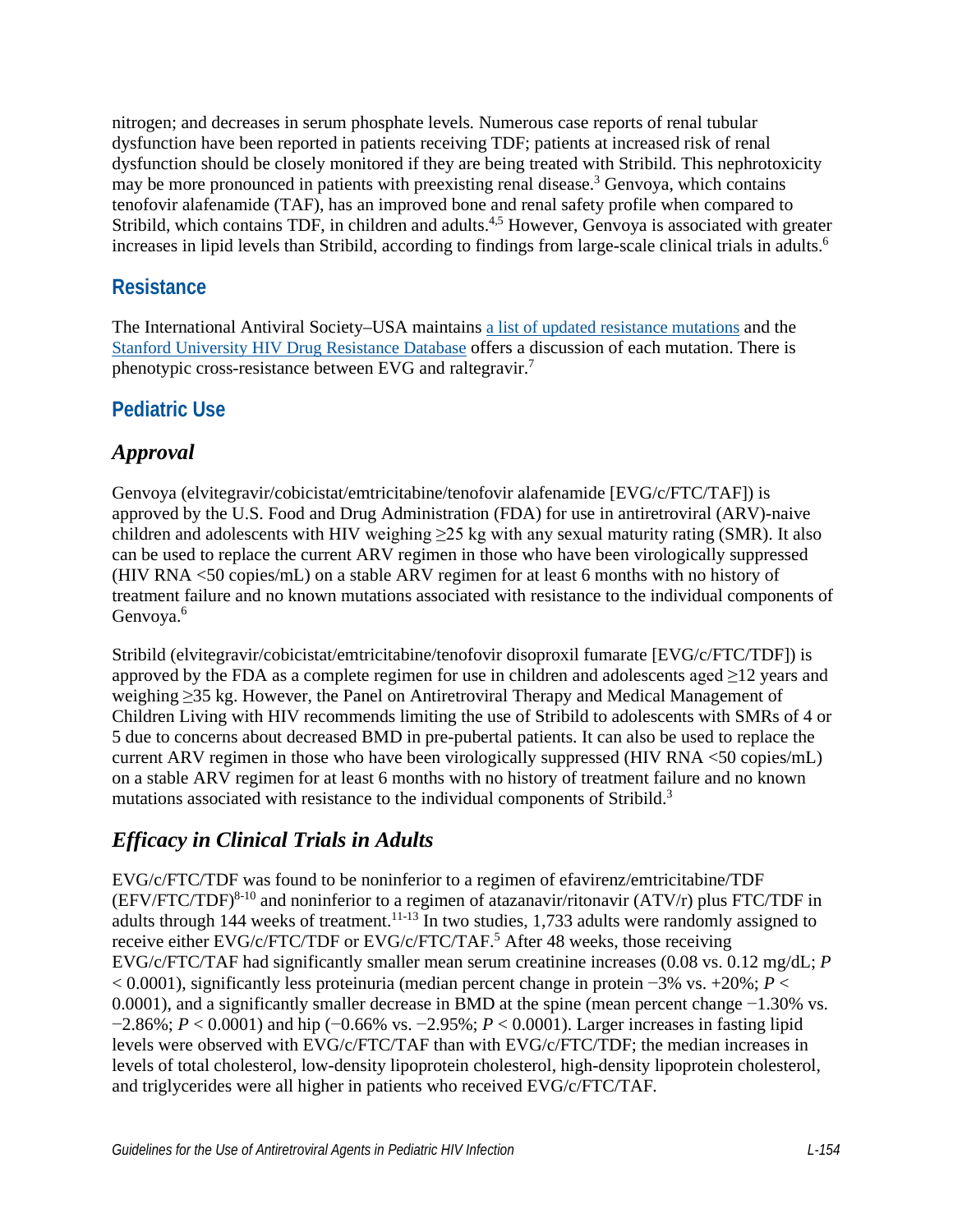# *Use of Elvitegravir as Stribild or Genvoya in Adolescents Aged 12 to 18 Years and Weighing ≥35 kg*

Studies of the use of Stribild and Genvoya in children with HIV aged ≥12 years and weighing ≥35 kg have demonstrated safety and efficacy similar to that seen in adults through 24 weeks and 48 weeks of study, respectively; these formulations are approved by the FDA for use in this age/weight group.<sup>[14](#page-11-1)[,15](#page-11-2)</sup> Stribild is not approved to treat children weighing <35 kg. Genvoya is preferred over Stribild when treating children with SMRs 1 to 3, because Genvoya carries a lower risk of renal and bone toxicity than Stribild[.](#page-10-5) <sup>6</sup>Long-term bone safety data with Genvoya through 96 weeks revealed no concerns for toxicity in this age group<sup>16</sup> on the basis of BMD (median change from baseline spine BMD height-age [HA] z-score +0.14 and total body less head [TBLH] HA z-score of −0.07) and serum biomarkers of bone formation and resorption.<sup>16</sup>

### *Use of Elvitegravir as Genvoya in Children Weighing ≥25 kg*

Genvoya is approved by the FDA to treat children with any SMR who weigh  $\geq$ 25 kg; this approval was based on 24 weeks of data in 23 children.<sup>17</sup> In this study, children who had been virologically suppressed (HIV RNA <50 copies/mL) for at least 6 months were switched from their current regimens to Genvoya. No study discontinuations occurred due to medication toxicity, but a concerning decline in CD4 T lymphocyte (CD4) cell counts was observed in all 23 children over the first 24 weeks of Genvoya treatment. CD4 counts declined by a median of 130 cells/mm<sup>3</sup> (with a range of -472 cells/mm<sup>3</sup> to 266 cells/mm<sup>3</sup>) from baseline. However, after enrolling additional children (for a total of 52 participants), the median CD4 count decline at 48 weeks<sup>18</sup> was 25 cells/mm<sup>3</sup> and at **96 weeks was 45** cells/mm<sup>3</sup>. Additionally, the CD4 percentage did not significantly change<sup>19</sup> across Weeks 24, 48, and 96. The mechanism for the reduction in CD4 count is unclear, and this reduction has only been reported in this study. Plasma exposures of all four drugs were higher in these children than the plasma exposures seen in historical data from adults, but no association was identified between plasma exposures of the four components of Genvoya and CD4 counts.<sup>20</sup> Long-term bone safety data with Genvoya through 96 weeks revealed no concerns for toxicity in this cohort on the basis of BMD (median change from baseline spine BMD HA z-score −0.2 and TBLH HA z-score of −0.32) and serum biomarkers of bone formation and resorption.<sup>19</sup>

# *Use of Elvitegravir as Genvoya in Children Weighing 14 to <25 kg*

EVG/c/FTC/TAF is not approved to treat children weighing  $\langle 25 \text{ kg.}^{3,6} \text{ A} \text{ pharmacokinetic (PK)}$  $\langle 25 \text{ kg.}^{3,6} \text{ A} \text{ pharmacokinetic (PK)}$  $\langle 25 \text{ kg.}^{3,6} \text{ A} \text{ pharmacokinetic (PK)}$ , safety, and efficacy study with a low-dose tablet in children aged  $\geq$  years and weighing  $\geq$  14 kg to <25 kg is ongoing.<sup>21</sup> In this study, children had to be virologically suppressed (HIV RNA  $\leq 50$  copies/mL) for at least 6 months prior to entry. Virologic suppression was maintained $19$  in 27 (100%) of 27 children at Week 16, 26 (96%) of 27 children at Week 24, and 26 (96%) of 27 children at Week 48. No participant discontinued the study drug because of adverse events or met criteria for resistance analyses through Week 48. CD4 counts decreased<sup>19</sup> by a mean of 187 cells/mm<sup>3</sup> between baseline and Week 48, although the CD4 percentage did not differ (mean [standard deviation (SD)] change of 0.0  $\leq$  5.0]). At least 90% of children reported that swallowing the low-dose tablet was "easy" or "super easy" and perceived the tablet size when swallowing as "okay" at baseline, Week 4, and Week 24<sup>21</sup> Long-term bone safety data with the low-dose formulation through 48 weeks revealed no concerns for bone safety in this cohort<sup>16</sup> on the basis of BMD (median change from baseline in spine BMD HA z-score +0.14 and TBLH HA z-score of −0.06) and serum biomarkers of bone formation and resorption.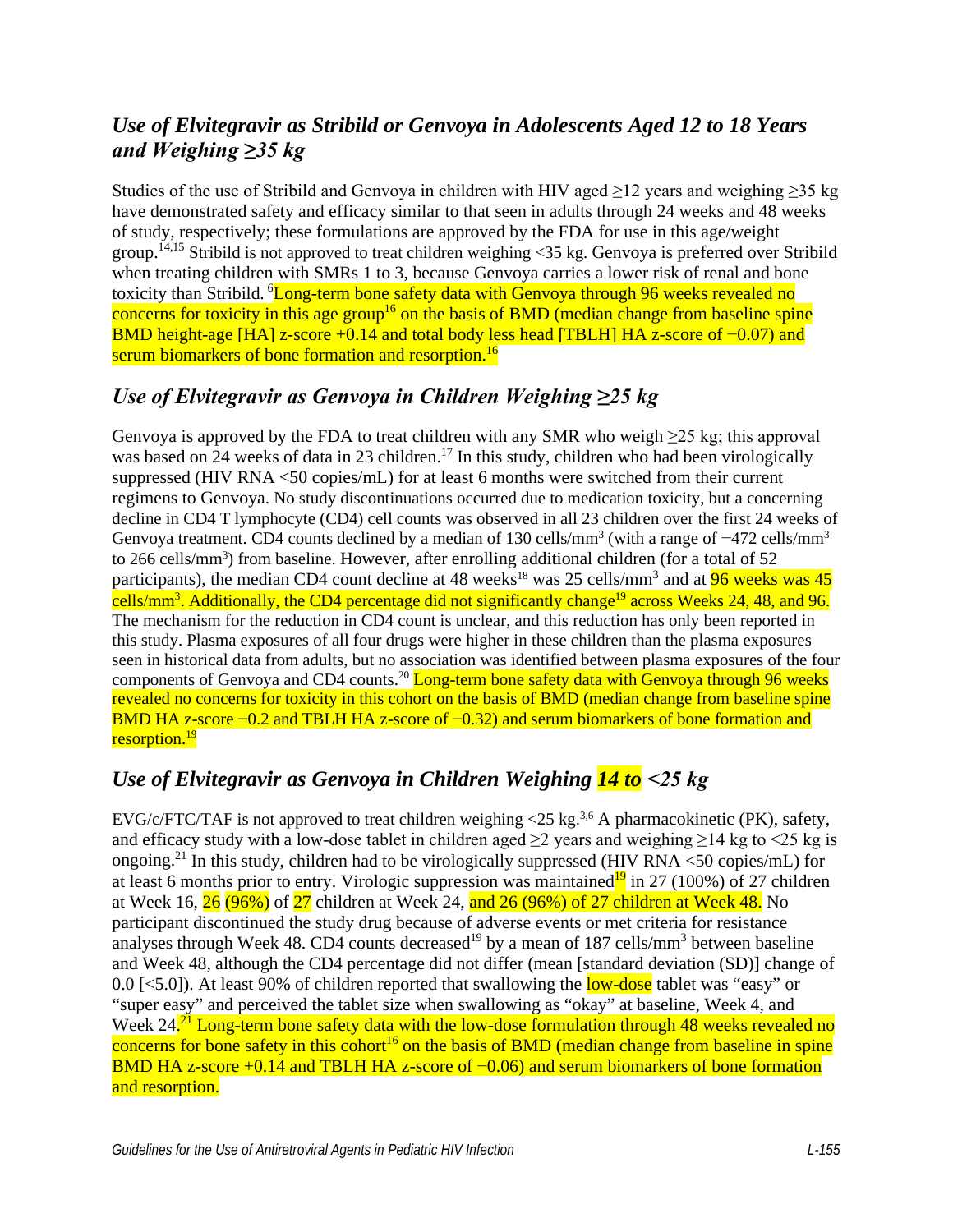### *Pharmacokinetics*

### **EVG/c/FTC/TDF (Stribild)**

The PKs of EVG 150 mg, COBI 150 mg, FTC 200 mg, and TDF 300 mg as a fixed-dose combination (FDC) tablet were evaluated in 14 treatment-naive adolescents with HIV between 12 and <18 years of age and weighing ≥35 kg.[14](#page-11-1) EVG area under the plasma concentration versus time curve over the dosing interval  $(AUC_{tau})$  and peak concentrations  $(C_{max})$  were 30% higher (90%) confidence interval [CI], 105-162%) and 42% higher (90% CI, 116-173%), respectively, in comparison to historical data in adults. EVG concentrations at the end of the dosing interval  $(C_{tau})$ were 6% higher (90% CI, 70-160%) than in adults, and approximately ninefold higher than the protein-adjusted 95% inhibitory concentration (PA-IC95) of 44.5 ng/mL for EVG. COBI, FTC, and TFV exposures were comparable to those measured in adults.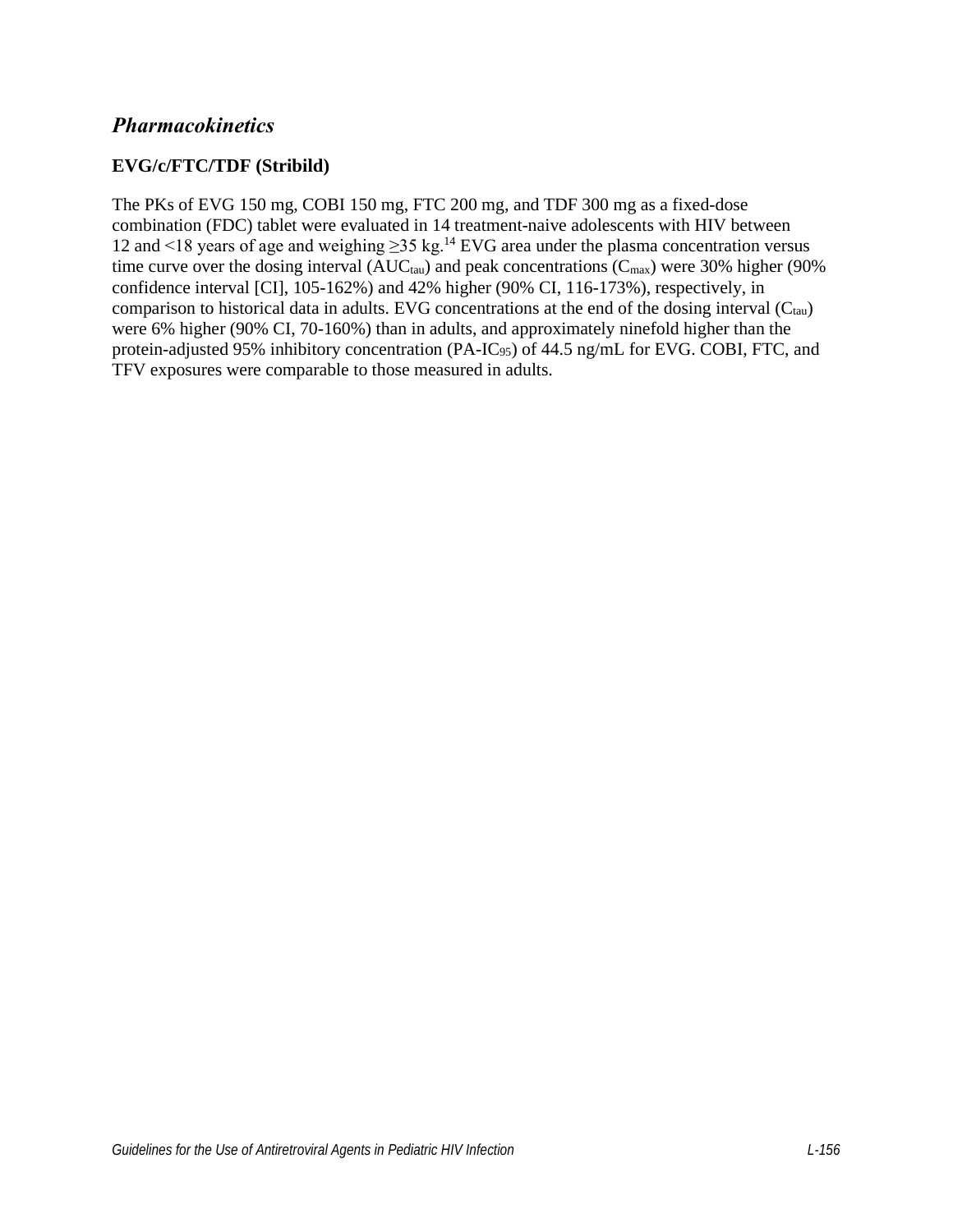#### **Table A. Pharmacokinetics of EVG, COBI, FTC, and TFV from TDF (Stribild) in Adolescents with HIV Aged 12 to <18 Years and Weighing ≥35 kg**

| Component  | Parameter                    | <b>Adolescents</b><br>Aged 12 to <18<br><b>Years and Weighing</b><br>≥35 kg <sup>14</sup> |             |              | Adults <sup>a14</sup> | % GLSM Ratio<br>(90% CI) <sup>14</sup> |  |
|------------|------------------------------|-------------------------------------------------------------------------------------------|-------------|--------------|-----------------------|----------------------------------------|--|
|            |                              | $\mathsf{n}$                                                                              | <b>GLSM</b> | $\mathsf{n}$ | <b>GLSM</b>           |                                        |  |
| <b>EVG</b> | AUC <sub>tau</sub> (ng·h/mL) | 14                                                                                        | 28,500      | 419          | 21,900                | 130 (105,162)                          |  |
|            | $C_{\text{max}}$ (ng/mL)     | 14                                                                                        | 2,390       | 419          | 1,690                 | 142 (116,173)                          |  |
|            | C <sub>tau</sub> (ng/mL)     | 14                                                                                        | 410         | 419          | 387                   | 106 (70,160)                           |  |
| COBI       | AUC <sub>tau</sub> (ng·h/mL) | 14                                                                                        | 9,200       | 483<br>8,729 |                       | 105 (78,142)                           |  |
|            | $C_{\text{max}}$ (ng/mL)     | 14                                                                                        | 1,275       | 483          | 1,179                 | 108 (84,139)                           |  |
|            | C <sub>tau</sub> (ng/mL)     | 14                                                                                        | 19          | 483          | 18                    | 107 (66,173)                           |  |
| <b>FTC</b> | AUC <sub>tau</sub> (ng·h/mL) | 14                                                                                        | 14,509      | 61           | 12,106                | 120 (103,139)                          |  |
|            | $C_{\text{max}}$ (ng/mL)     | 14                                                                                        | 2,124       | 61           | 1,814                 | 117 (101,136)                          |  |
|            | $Ctau$ (ng/mL)               | 14                                                                                        | 98          | 61           | 104                   | 94 (79,113)                            |  |
| <b>TFV</b> | AUC <sub>tau</sub> (ng·h/mL) | 14                                                                                        | 4,281       | 419          | 3,114                 | 137 (121,156)                          |  |
|            | $C_{\text{max}}$ (ng/mL)     | 14                                                                                        | 409         | 419          | 313                   | 131 (110,155)                          |  |
|            | C <sub>tau</sub> (ng/mL)     | 14                                                                                        | 84          | 419          | 68                    | 123 (109,138)                          |  |

a Results from Phases 2 and 3 studies in adults with HIV receiving elvitegravir/cobicistat/emtricitabine/tenofovir disoproxil fumarate.

**Key:**  $AUC_{\text{tau}}$  = area under the plasma concentration versus time curve over the dosing interval;  $Cl$  = confidence interval;  $C_{\text{max}}$  = maximum observed plasma concentration of drug;  $C_{\text{law}}$  = observed drug concentration at the end of the dosing interval; COBI = cobicistat; EVG = elvitegravir; FTC = emtricitabine; GLSM = geometric least squares mean; kg = kilogram;  $mL =$  milliliter;  $nq =$  nanogram; TFV = tenofovir

#### **EVG/c/FTC/TAF (Genvoya)**

The PK of EVG 150 mg, COBI 150 mg, FTC 200 mg, and TAF 10 mg as an FDC tablet have been evaluated in adolescents 12 to <18 years of age weighing  $\geq$ 35 kg<sup>14</sup> and children 6 to <12 years of age weighing  $\geq$ 25 kg.<sup>[17](#page-12-0)</sup> AUC<sub>tau</sub>, C<sub>max</sub>, and C<sub>tau</sub> for EVG, COBI, FTC, TAF, and TFV were comparable to or higher than those measured in adults with HIV in both cohorts (see Tables B and C below).

The PK of a low-dose FDC tablet containing EVG 90 mg, COBI 90 mg, FTC 120 mg, and TAF 6 mg were evaluated in 27 children with HIV weighing  $\geq$ 14 kg and <25 kg.<sup>[21](#page-12-4)</sup> EVG and TAF AUC<sub>tau</sub> were higher in comparison to historical data in adults receiving full-strength Genvoya (see Tables B and C below). EVG  $C<sub>tau</sub>$  was 21% lower (90% CI [53.1-117%]) in children versus adults but was approximately 4.4-fold higher and ninefold higher than the PA-IC<sub>95</sub> and PA-IC<sub>50</sub> for wild-type virus, respectively. However, EVG C<sub>tau</sub> measured in this cohort was lower than those previously measured in children and adolescents weighing ≥25 kg with EVG at the 150-mg dose. COBI, FTC, and TFV exposures were all comparable to or higher than historical data in adults.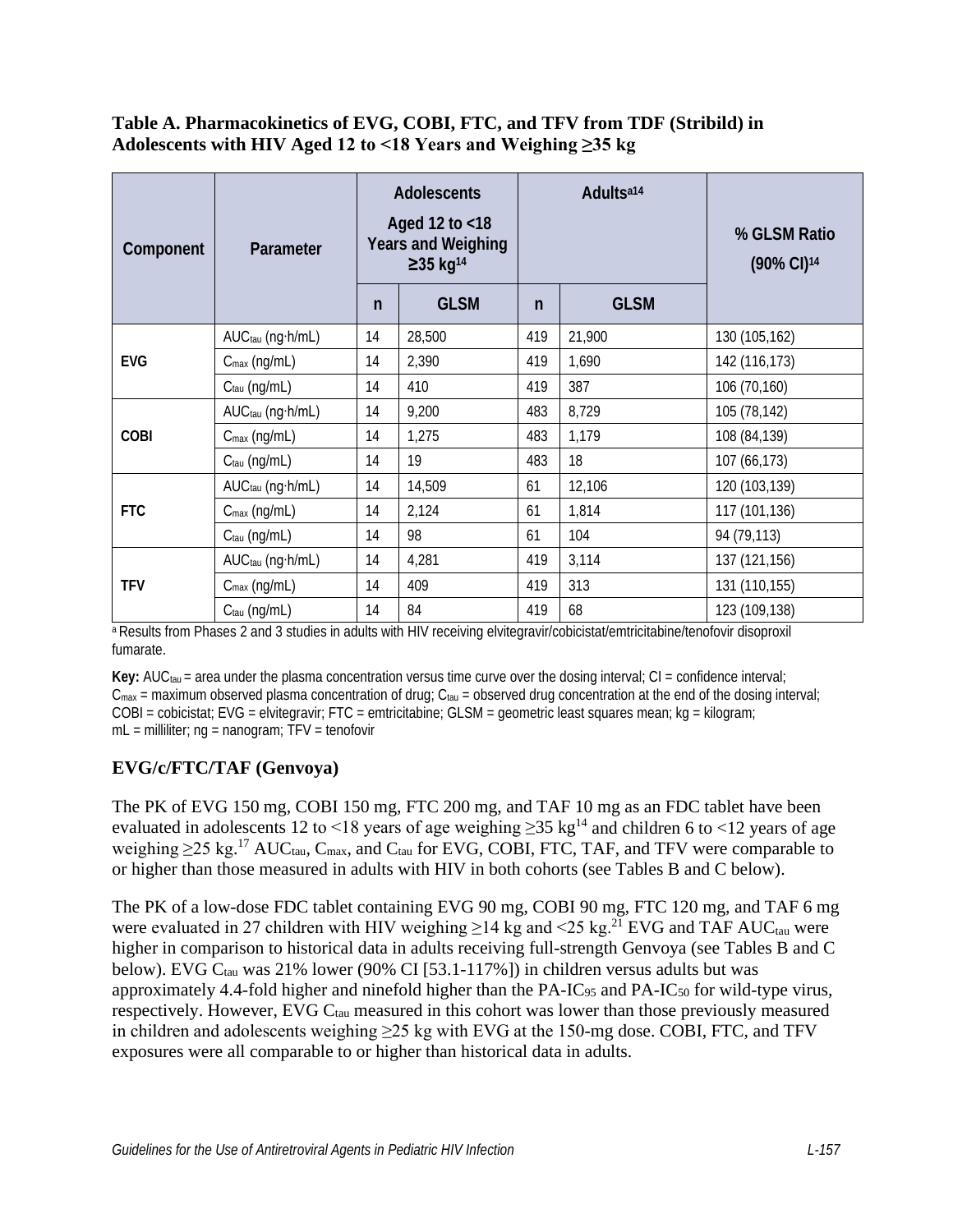#### **Table B. Pharmacokinetics of EVG, COBI, FTC, TAF, and TFV (Genvoya) in Children and Adolescents with HIV between 2 to <18 Years of Age and Weighing ≥14 kg**

| Component                 | Parameter                                    | Children<br>Aged $\geq$ 2 Years<br>and Weighing<br>$≥14$ to <25 kg <sup>21</sup> |             | Children<br>Aged 6 to $<$ 12<br><b>Years and</b><br>Weighing $\geq$ 25 kg <sup>17</sup> |              | <b>Adolescents</b><br>Aged 12 to <18<br>Years and<br>Weighing $\geq$ 35 kg <sup>15</sup> |              | Adults <sup>a15,17</sup> |              |
|---------------------------|----------------------------------------------|----------------------------------------------------------------------------------|-------------|-----------------------------------------------------------------------------------------|--------------|------------------------------------------------------------------------------------------|--------------|--------------------------|--------------|
|                           |                                              | $\mathsf{n}$                                                                     | <b>GLSM</b> | $\mathsf{n}$                                                                            | Mean (%CV)   | Mean (%CV)<br>n                                                                          |              | $\mathsf{n}$             | Mean (%CV)   |
|                           | AUC <sub>tau</sub> (ng·h/mL)                 | 27                                                                               | 29,900      | 22                                                                                      | 33,814 (58%) | 24                                                                                       | 23,840 (26%) | 19                       | 22,800 (35%) |
| <b>EVG</b>                | $C_{\text{max}}$ (ng/mL)                     | 27                                                                               | 2,850       | 23                                                                                      | 3,055 (39%)  | 24                                                                                       | 2,230 (19%)  | 19                       | 2,100 (34%)  |
|                           | Ctau (ng/mL)                                 | 27                                                                               | 195         | 23                                                                                      | 370 (119%)   | 24                                                                                       | 301 (81%)    | 19                       | 290 (62%)    |
|                           | AUC <sub>tau</sub> (ng·h/mL)                 | 27                                                                               | 12,300      | 20                                                                                      | 15,891 (52%) | 23                                                                                       | 8,241 (36%)  | 19                       | 9,500 (34%)  |
| COBI                      | $C_{\text{max}}$ (ng/mL)                     | 27                                                                               | 1,270       | 23                                                                                      | 2,079 (47%)  | 24                                                                                       | 1,202 (35%)  | 19                       | 1,500 (28%)  |
|                           | $Ctau$ (ng/mL)                               | 27                                                                               | 16.6        | 23                                                                                      | 96 (169%)    | 15                                                                                       | 25 (180%)    | 19                       | 20 (85%)     |
|                           | AUC <sub>tau</sub> (ng·h/mL)                 | 27                                                                               | 18,600      | 22                                                                                      | 20,629 (19%) | 24                                                                                       | 14,424 (24%) | 19                       | 11,714 (17%) |
| <b>FTC</b>                | $C_{\text{max}}$ (ng/mL)                     | 27                                                                               | 2,810       | 23                                                                                      | 3,397 (27%)  | 24                                                                                       | 2,265 (23%)  | 19                       | 2,056 (20%)  |
|                           | Ctau (ng/mL)                                 | 27                                                                               | 77.4        | 23                                                                                      | 115 (24%)    | 23                                                                                       | 102 (39%)    | 19                       | 95 (47%)     |
| <b>TAF</b>                | AUC <sub>tau</sub> (ng·h/mL)                 | 27                                                                               | 344         | 23                                                                                      | 333 (45%)    | 24                                                                                       | 189 (56%)    | 539                      | 206 (72%)    |
|                           | $C_{\text{max}}$ (ng/mL)                     | 27                                                                               | 218         | 23                                                                                      | 313 (61%)    | 24                                                                                       | 167 (64%)    | 539                      | 162 (51%)    |
|                           | AUC <sub>tau</sub> (ng·h/mL)                 | 27                                                                               | 327         | 23                                                                                      | 440 (21%)    | 23                                                                                       | 288 (19%)    | 841                      | 293 (27%)    |
| <b>TFV</b>                | $C_{\text{max}}$ (ng/mL)                     | 27                                                                               | 19.1        | 23                                                                                      | 26 (21%)     | 23                                                                                       | 18 (24%)     | 841                      | 15 (26%)     |
|                           | Ctau (ng/mL)                                 | 27                                                                               | 11.1        | 23                                                                                      | 15 (25%)     | 23                                                                                       | 10 (21%)     | 841                      | 11 (29%)     |
| TFV-DP in<br><b>PBMCS</b> | C <sub>0h</sub> (fmol/10 <sup>6</sup> cells) |                                                                                  |             |                                                                                         |              | 12                                                                                       | 222 (94%)    | 21                       | 121 (91%)    |

a Adult pharmacokinetic parameters for elvitegravir, cobicistat, and emtricitabine were derived from intensive pharmacokinetic analysis from Phase 2 study 102; data for tenofovir alafenamide and tenofovir were from population pharmacokinetic analyses in Phase 3 studies 104 and 111.

**Key:** AUC<sub>tau</sub> = area under the plasma concentration versus time curve over the dosing interval;  $C_{0h}$  = concentration at time 0 (pre-dose);  $C_{max}$  = maximum observed plasma concentration of drug;  $C_{tau}$  = observed drug concentration at the end of the dosing interval; COBI = cobicistat; CV = coefficient of variation; EVG = elvitegravir; fmol = femtomole; FTC = emtricitabine;  $GLSM =$  geometric least squares mean;  $kq =$  kilogram;  $mL =$  milliliter;  $nq =$  nanogram; PBMCs = peripheral blood mononuclear cells; TAF = tenofovir alafenamide; TFV = tenofovir; TFV-DP = tenofovir-diphosphate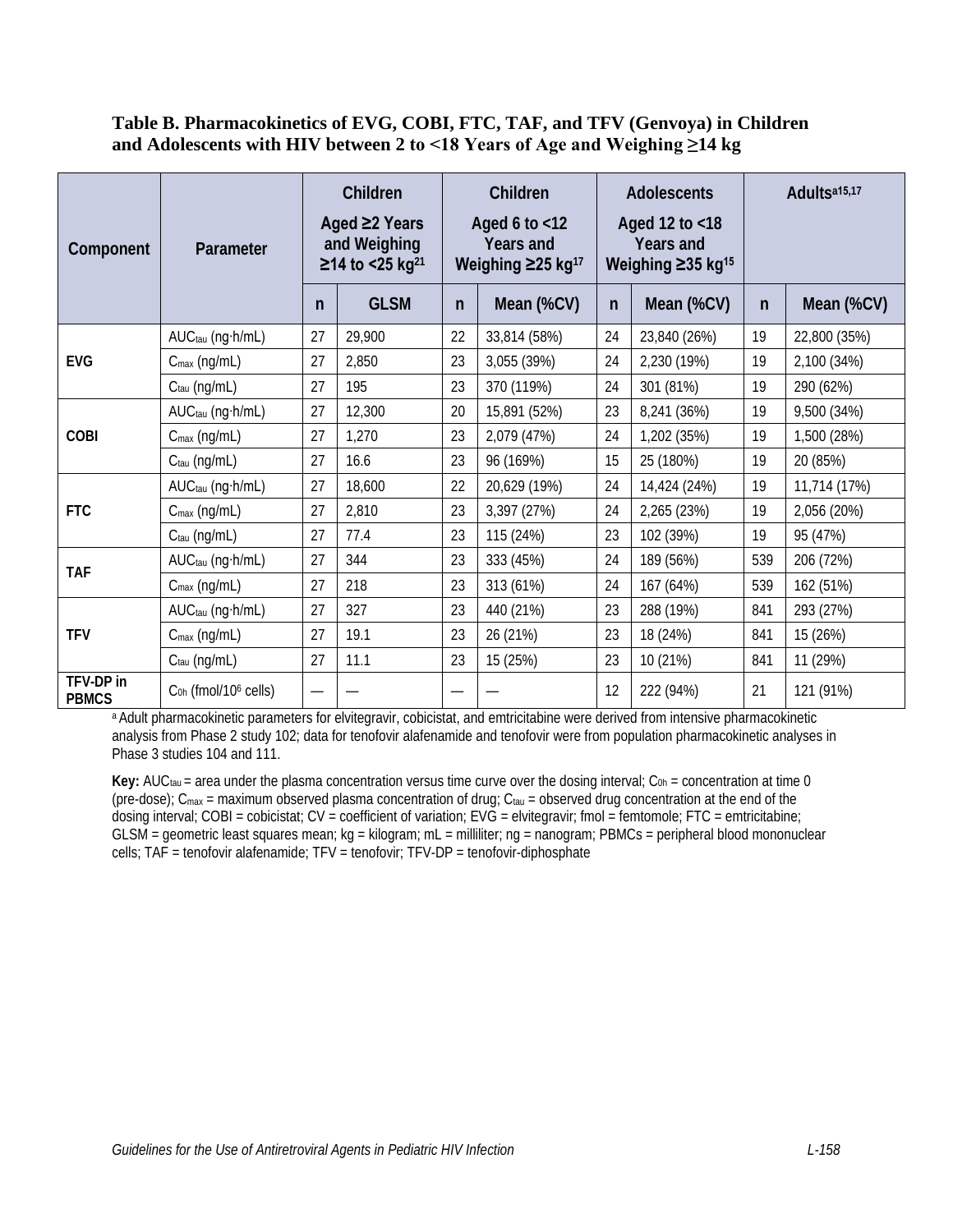### **Table C. Comparisons of EVG, COBI, FTC, TAF, and TFV (Genvoya) Pharmacokinetics in Children and Adolescents with HIV between 2 and <18 Years of Age and Weighing ≥14 kg to Adult Values**

|            |                              | % GLSM (90% CI) Compared with Adult Values <sup>a</sup> |                                                                                |                     |                                                                      |  |  |  |
|------------|------------------------------|---------------------------------------------------------|--------------------------------------------------------------------------------|---------------------|----------------------------------------------------------------------|--|--|--|
| Component  | Parameter                    | <b>Dose</b><br>(mq)                                     | Children<br>Aged ≥2 Years and<br>Weighing $\geq$ 14 to <25<br>kg <sup>17</sup> | <b>Dose</b><br>(mq) | Children<br>Aged 6 to <12 Years<br>and Weighing ≥25 kg <sup>21</sup> |  |  |  |
| <b>EVG</b> | AUC <sub>tau</sub> (ng·h/mL) | 90                                                      | 139 (112,172)                                                                  | 150                 | 134 (104,173)                                                        |  |  |  |
|            | $C_{\text{max}}$ (ng/mL)     |                                                         | 143 (113,180)                                                                  |                     | 141 (115,173)                                                        |  |  |  |
|            | $Ctau$ (ng/mL)               |                                                         | 79 (53,117)                                                                    |                     | 86 (55,133)                                                          |  |  |  |
| COBI       | AUC <sub>tau</sub> (ng·h/mL) | 90                                                      |                                                                                | 150                 | 158 (126,198)                                                        |  |  |  |
|            | $C_{\text{max}}$ (ng/mL)     |                                                         |                                                                                |                     | 127 (98,165)                                                         |  |  |  |
|            | C <sub>tau</sub> (ng/mL)     |                                                         |                                                                                |                     | 171 (95,310)                                                         |  |  |  |
| <b>FTC</b> | AUC <sub>tau</sub> (ng·h/mL) | 120                                                     |                                                                                |                     | 175 (160,192)                                                        |  |  |  |
|            | $C_{\text{max}}$ (ng/mL)     |                                                         |                                                                                | 200                 | 164 (145,184)                                                        |  |  |  |
|            | $Ctau$ (ng/mL)               |                                                         |                                                                                |                     | 125 (107,146)                                                        |  |  |  |
| <b>TAF</b> | AUC <sub>tau</sub> (ng·h/mL) |                                                         | 193 (166,224)                                                                  |                     | 171 (147,199)                                                        |  |  |  |
|            | $C_{\text{max}}$ (ng/mL)     |                                                         | 150 (116,195)                                                                  |                     | 182 (146,225)                                                        |  |  |  |
| <b>TFV</b> | AUC <sub>tau</sub> (ng·h/mL) | 6                                                       |                                                                                | 10                  | 152 (142,163)                                                        |  |  |  |
|            | $C_{\text{max}}$ (ng/mL)     |                                                         |                                                                                |                     | 173 (161,186)                                                        |  |  |  |
|            | C <sub>tau</sub> (ng/mL)     |                                                         |                                                                                |                     | 143 (132,155)                                                        |  |  |  |

a Adult pharmacokinetic parameters for elvitegravir, cobicistat, and emtricitabine were derived from intensive pharmacokinetic analysis from Phase 2 study 102; data for tenofovir alafenamide and tenofovir were from population pharmacokinetic analyses in Phase 3 studies 104 and 111.

**Key:** AUC<sub>tau</sub> = area under the plasma concentration versus time curve over the dosing interval;  $C_{\text{max}}$  = maximum observed plasma concentration of drug; COBI = cobicistat; C<sub>lau</sub> = observed drug concentration at the end of the dosing interval; CI = confidence interval; EVG = elvitegravir; FTC = emtricitabine; GLSM = geometric least squares mean; kg = kilogram;  $mL =$  milliliter; mg = milligram; ng = nanogram; TAF = tenofovir alafenamide; TFV = tenofovir

# *Formulations*

EVG is an integrase strand transfer inhibitor that is metabolized by CYP3A4. EVG must be used in the FDC products Stribild<sup>3</sup> or Genvoya,<sup>6</sup> both of which contain COBI (see below). COBI itself does not have ARV activity, but it is a CYP3A4 inhibitor that acts as a PK enhancer, similar to RTV.<sup>22</sup>

# *Coadministration of Elvitegravir, Cobicistat, and Darunavir*

The combination of Stribild or Genvoya plus darunavir (DRV) may provide a low pill-burden regimen for antiretroviral therapy-experienced individuals. However, an unfavorable drug interaction between EVG/c and DRV is possible, and the available data on the magnitude of the interaction are conflicting. Data on the efficacy of the combination in adults also are conflicting.<sup>[23-29](#page-12-6)</sup>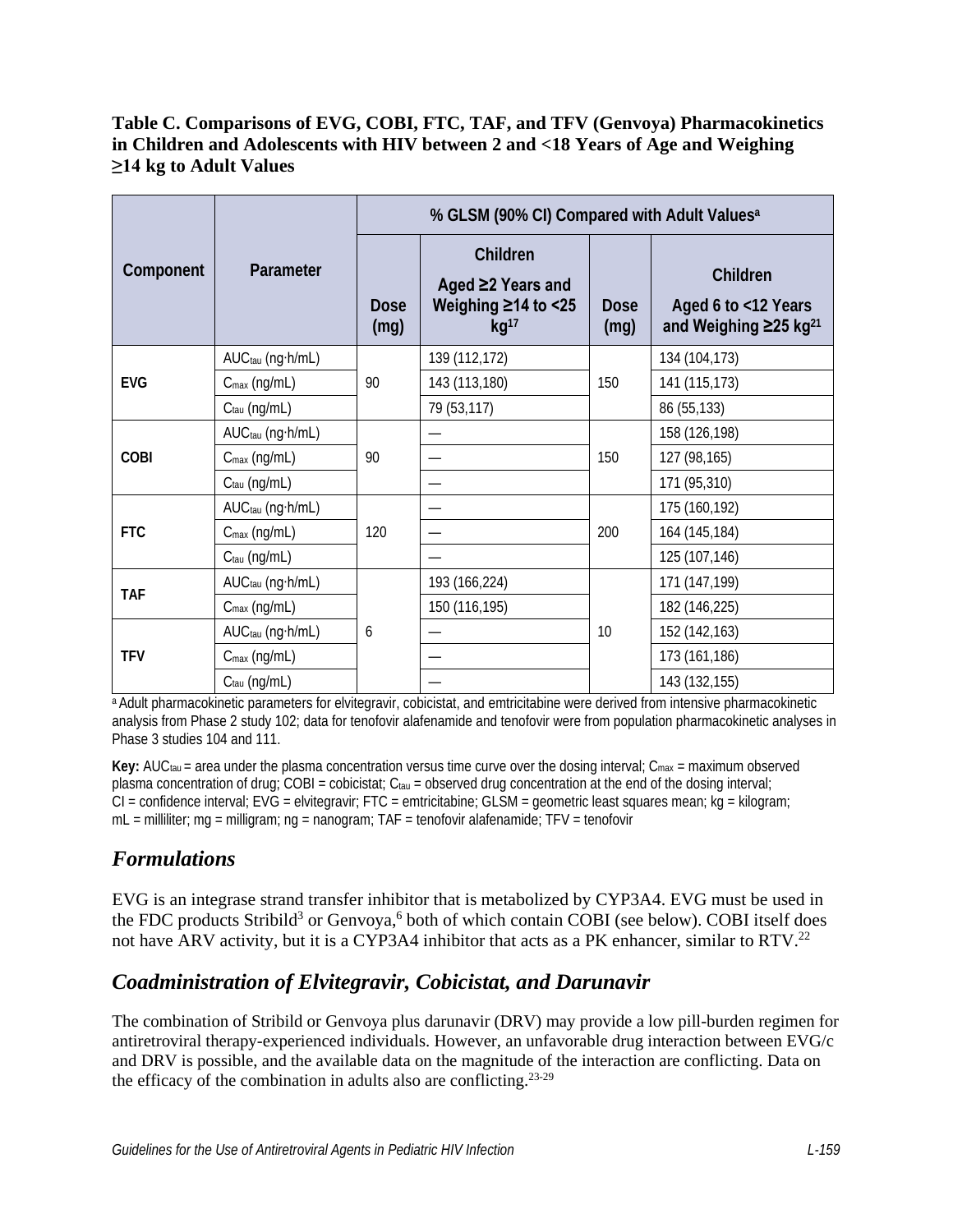The most rigorous drug interaction study, performed in HIV-seronegative adults, found 21% lower DRV trough concentrations ( $C_{\text{trough}}$ ) and 52% lower EVG  $C_{\text{trough}}$  with DRV 800 mg plus EVG/c 150 mg/150 mg once daily compared to the administration of either darunavir/cobicistat 800 mg/150 mg once daily or EVG/c 150 mg/150 mg once daily alone.<sup>23</sup> The actual C<sub>trough</sub> were 1,050 ng/mL for DRV and 243 ng/mL for EVG.

Despite the findings of the aforementioned drug interaction study in HIV-seronegative adults, the most rigorous efficacy evaluation found that among 89 treatment-experienced adults who were receiving fivetablet ARV regimens, 96.6% achieved virologic suppression (HIV RNA <50 copies/mL) 24 weeks after simplifying their regimens to a two-tablet regimen of Genvoya plus DRV 800 mg once daily.<sup>27</sup> Intensive PK sampling was performed in 15 of these patients (17%). Mean DRV and EVG  $C_{\text{trough}}$  were 1,250 ng/mL and 464 ng/mL, respectively.

Given the uncertainty around the true magnitude of the drug interaction and the absence of data in children, this combination should be used with caution in children.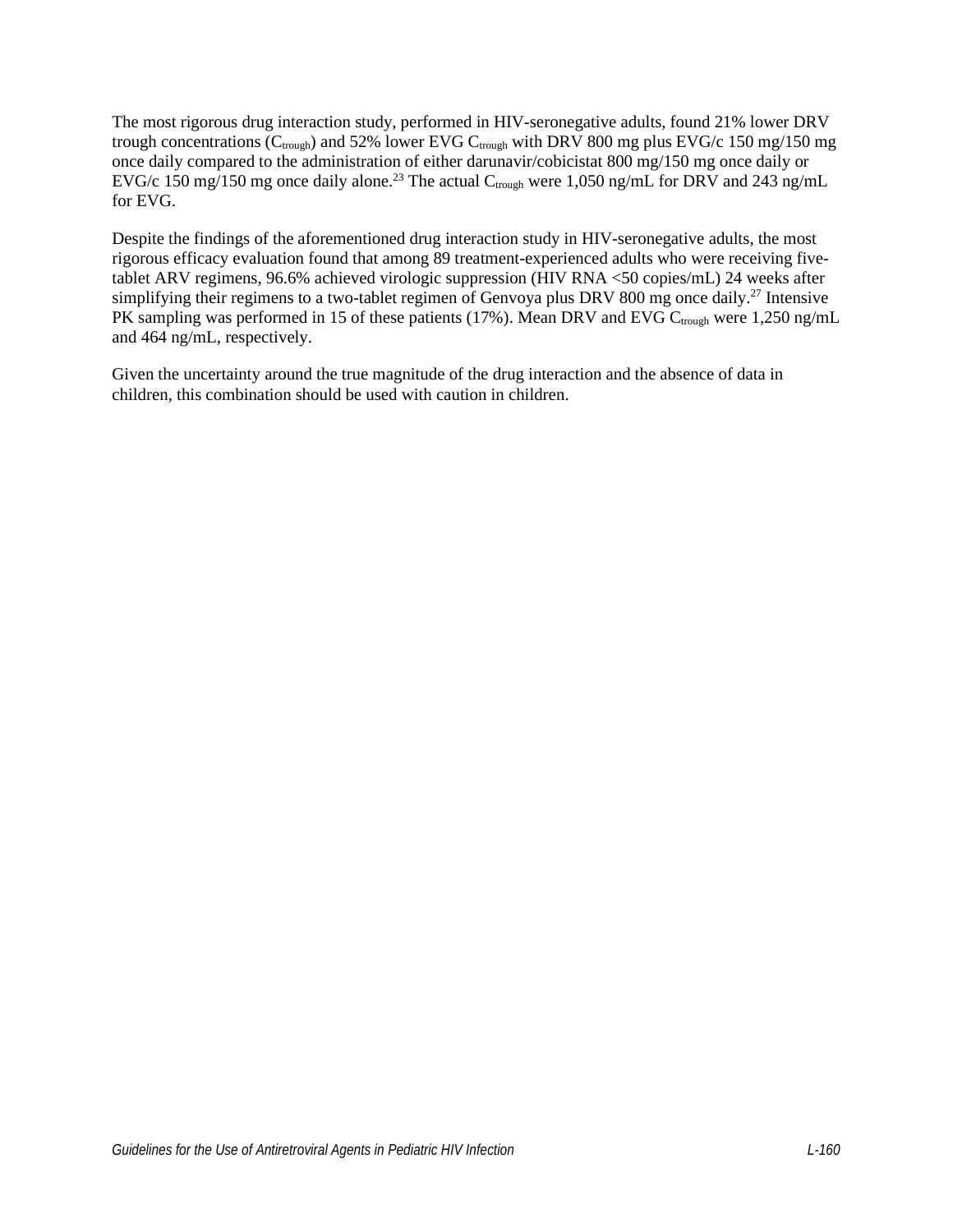### **References**

- <span id="page-10-0"></span>1. Ramanathan S, Shen G, Hinkle J, Enejosa J, Kearney B. Pharmacokinetic evaluation of drug interactions with ritonavir-boosted HIV integrase inhibitor GS-9137 (elvitegravir) and acid-reducing agents. Presented at: 8th International Workshop on Clinical Pharmacology of HIV Therapy; 2007. Budapest, Hungary.
- <span id="page-10-1"></span>2. German P, Liu HC, Szwarcberg J, et al. Effect of cobicistat on glomerular filtration rate in subjects with normal and impaired renal function. *J Acquir Immune Defic Syndr*. 2012;61(1):32-40. Available at: [http://www.ncbi.nlm.nih.gov/pubmed/22732469.](http://www.ncbi.nlm.nih.gov/pubmed/22732469)
- <span id="page-10-2"></span>3. Stribild (elvitegravir, cobicitstat, emtricitabine, tenofovir disoproxil fumarate) [package insert]. Food and Drug Administration. 2020. Available at: [https://www.accessdata.fda.gov/drugsatfda\\_docs/label/2020/203100s035lbl.pdf.](https://www.accessdata.fda.gov/drugsatfda_docs/label/2020/203100s035lbl.pdf)
- <span id="page-10-3"></span>4. Sharma S, Gupta S, Majeed S, et al. Exposure-safety of tenofovir in pediatic HIVinfected participants: comparison of tenofovir alafenamide & tenofovir disoproxil fumarate. Abstract 23. Presented at: 10th International Workshop on HIV Pediatrics 2018. Amsterdam, The Netherlands. Available at: [http://regist2.virology](http://regist2.virology-education.com/abstractbook/2018/abstractbook_10ped.pdf)[education.com/abstractbook/2018/abstractbook\\_10ped.pdf.](http://regist2.virology-education.com/abstractbook/2018/abstractbook_10ped.pdf)
- <span id="page-10-4"></span>5. Sax PE, Wohl D, Yin MT, et al. Tenofovir alafenamide versus tenofovir disoproxil fumarate, coformulated with elvitegravir, cobicistat, and emtricitabine, for initial treatment of HIV-1 infection: two randomised, double-blind, Phase 3, non-inferiority trials. *Lancet*. 2015;385(9987):2606-2615. Available at: [http://www.ncbi.nlm.nih.gov/pubmed/25890673.](http://www.ncbi.nlm.nih.gov/pubmed/25890673)
- <span id="page-10-5"></span>6. Genvoya (elvitegravir/cobicistat/emtricitabine/tenofovir alafenamide) [package insert]. Food and Drug Administration. 2022. Available at: [https://www.accessdata.fda.gov/drugsatfda\\_docs/label/2022/207561s029lbl.pdf.](https://www.accessdata.fda.gov/drugsatfda_docs/label/2022/207561s029lbl.pdf)
- <span id="page-10-6"></span>7. Garrido C, Villacian J, Zahonero N, et al. Broad phenotypic cross-resistance to elvitegravir in HIV-infected patients failing on raltegravir-containing regimens. *Antimicrob Agents Chemother*. 2012;56(6):2873-2878. Available at: [http://www.ncbi.nlm.nih.gov/pubmed/22450969.](http://www.ncbi.nlm.nih.gov/pubmed/22450969)
- <span id="page-10-7"></span>8. Sax PE, DeJesus E, Mills A, et al. Co-formulated elvitegravir, cobicistat, emtricitabine, and tenofovir versus co-formulated efavirenz, emtricitabine, and tenofovir for initial treatment of HIV-1 infection: a randomised, double-blind, phase 3 trial, analysis of results after 48 weeks. *Lancet*. 2012;379(9835):2439-2448. Available at: [http://www.ncbi.nlm.nih.gov/pubmed/22748591.](http://www.ncbi.nlm.nih.gov/pubmed/22748591)
- 9. Zolopa A, Sax PE, DeJesus E, et al. A randomized double-blind comparison of coformulated elvitegravir/cobicistat/emtricitabine/tenofovir disoproxil fumarate versus efavirenz/emtricitabine/tenofovir disoproxil fumarate for initial treatment of HIV-1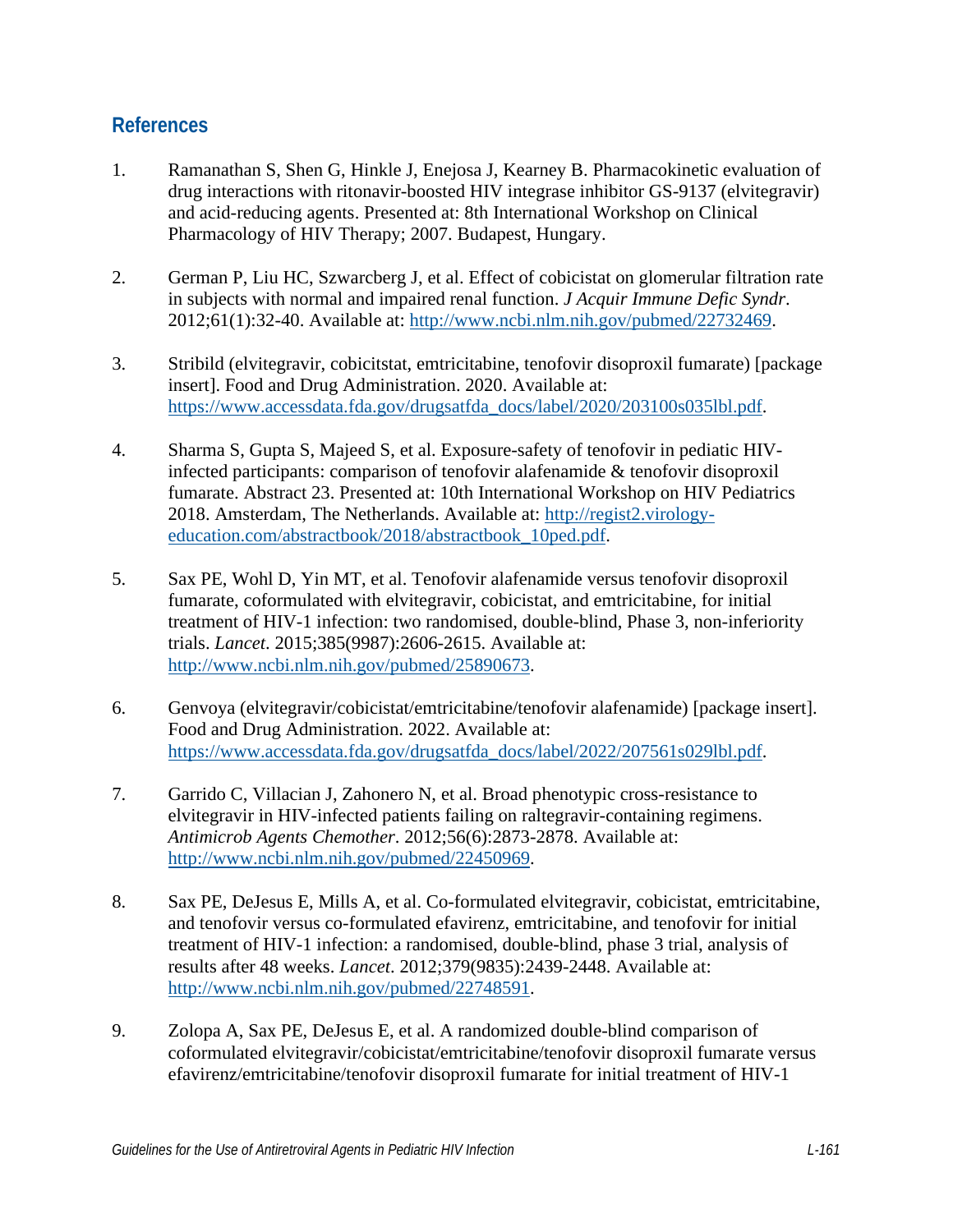infection: analysis of week 96 results. *J Acquir Immune Defic Syndr*. 2013;63(1):96-100. Available at: [http://www.ncbi.nlm.nih.gov/pubmed/23392460.](http://www.ncbi.nlm.nih.gov/pubmed/23392460)

- 10. Wohl DA, Cohen C, Gallant JE, et al. A randomized, double-blind comparison of singletablet regimen elvitegravir/cobicistat/emtricitabine/tenofovir DF versus single-tablet regimen efavirenz/emtricitabine/tenofovir DF for initial treatment of HIV-1 infection: analysis of week 144 results. *J Acquir Immune Defic Syndr*. 2014;65(3):e118-120. Available at: [http://www.ncbi.nlm.nih.gov/pubmed/24256630.](http://www.ncbi.nlm.nih.gov/pubmed/24256630)
- <span id="page-11-0"></span>11. Rockstroh JK, Dejesus E, Henry K, et al. A randomized, double-blind comparison of coformulated elvitegravir/cobicistat/emtricitabine/tenofovir versus ritonavir-boosted atazanavir plus co-formulated emtricitabine and tenofovir DF for initial treatment of HIV-1 infection: analysis of week 96 results. *J Acquir Immune Defic Syndr*. 2013;62(5):483-486. Available at: [http://www.ncbi.nlm.nih.gov/pubmed/23337366.](http://www.ncbi.nlm.nih.gov/pubmed/23337366)
- 12. DeJesus E, Rockstroh JK, Henry K, et al. Co-formulated elvitegravir, cobicistat, emtricitabine, and tenofovir disoproxil fumarate versus ritonavir-boosted atazanavir plus co-formulated emtricitabine and tenofovir disoproxil fumarate for initial treatment of HIV-1 infection: a randomised, double-blind, phase 3, non-inferiority trial. *Lancet*. 2012;379(9835):2429-2438. Available at: [http://www.ncbi.nlm.nih.gov/pubmed/22748590.](http://www.ncbi.nlm.nih.gov/pubmed/22748590)
- 13. Clumeck N, Molina JM, Henry K, et al. A randomized, double-blind comparison of single-tablet regimen elvitegravir/cobicistat/emtricitabine/tenofovir DF vs ritonavirboosted atazanavir plus emtricitabine/tenofovir DF for initial treatment of HIV-1 infection: analysis of week 144 results. *J Acquir Immune Defic Syndr*. 2014;65(3):e121- 124. Available at: [http://www.ncbi.nlm.nih.gov/pubmed/24346640.](http://www.ncbi.nlm.nih.gov/pubmed/24346640)
- <span id="page-11-1"></span>14. Gaur A, Fourle J, et al. Pharmacokinetics, efficacy and safety of an integrase inhibitor STR in HIV-infected adoelscents. Presented at: 21st Conference on Retroviruses and Opportunistic Infections (CROI); 2014. Boston, MA.
- <span id="page-11-2"></span>15. Gaur AH, Kizito H, Prasitsueubsai W, et al. Safety, efficacy, and pharmacokinetics of a single-tablet regimen containing elvitegravir, cobicistat, emtricitabine, and tenofovir alafenamide in treatment-naive, HIV-infected adolescents: a single-arm, open-label trial. *Lancet HIV*. 2016;3(12):e561-e568. Available at: [https://www.ncbi.nlm.nih.gov/pubmed/27765666.](https://www.ncbi.nlm.nih.gov/pubmed/27765666)
- <span id="page-11-3"></span>16. Rakhmanina N GC, Natukunda E, Kosalaraksa P, Anugulruengkitt S, Shao Y, Maxwell H, O'Connor C, Kersey K, Baeten J, Gaur A, Liberty A. Effects of Long-term Treatment with Elvitegravir/Cobicistat/Emtricitabine/Tenofovir Alafenamide Fumarate (E/C/F/TAF) on Bone Safety Parameters in Children and Adolescents Living with HIV [Abstract 64]. Presented at: International Workshop on HIV Pediatrics 2021; 2021. Virtual Meeting. Available at: [https://academicmedicaleducation.com/meeting/international-workshop-hiv-pediatrics-](https://academicmedicaleducation.com/meeting/international-workshop-hiv-pediatrics-2021/abstract)[2021/abstract.](https://academicmedicaleducation.com/meeting/international-workshop-hiv-pediatrics-2021/abstract)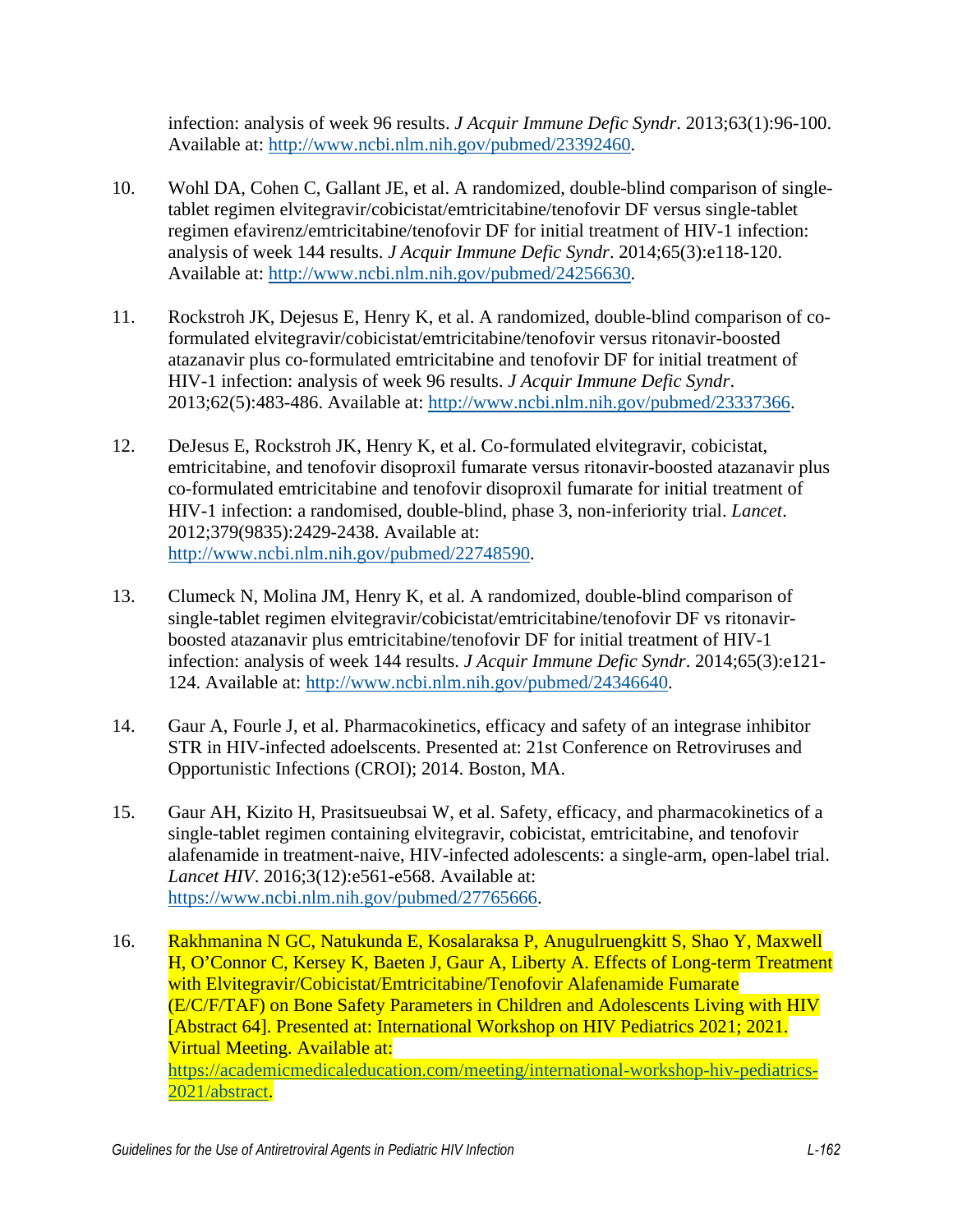- <span id="page-12-0"></span>17. Natukunda E, Gaur A, Kosalaraksa P, et al. Safety, efficacy, and pharmacokinetics of single-tablet elvitegravir, cobicistat, emtricitabine, and tenofovir alafenamide in virologically suppressed, HIV-infected children: a single-arm, open-label trial. *Lancet Child Adolescent Health*. 2017;1(1):27-34. Available at: [http://www.sciencedirect.com/science/article/pii/S2352464217300093?via%3Dihub.](http://www.sciencedirect.com/science/article/pii/S2352464217300093?via%3Dihub)
- <span id="page-12-1"></span>18. Rakhmanina N, Natukunda E, Kosalaraksa P, Batra J, Gaur A, et al. Safety and efficacy of E/C/F/TAF in virologically suppressed, HIV-infected children through 96 weeks. Abstract 22. Presented at: 11th International Workshop on HIV Pediatrics; 2019. Mexico City, Mexico.
- <span id="page-12-2"></span>19. Anugulruengkitt S, A. Gaur, P. Kosalaraksa, A. Liberty, Y. Shao, et al. . Long-term Safety & Efficacy of Elvitegravir/Cobicistat/Emtricitabine/Tenofovir Alafenamide Fumarate (E/C/F/TAF) Single-Tablet Regimen in in Children and Adolescents Living with HIV [Abstract 4] Presented at: International Workshop on HIV Pediatrics 2021 2021. Virtual Meeting. Available at: [https://www.natap.org/2021/IAS/IAS\\_79.htm.](https://www.natap.org/2021/IAS/IAS_79.htm)
- <span id="page-12-3"></span>20. Bell T, Baylor M, Rhee S, et al. FDA analysis of CD4+ cell count declines observed in HIV-infected children treated with elvitegravir/cobicistat/emtricitabine/tenofovir alafenamide. Presented at: Infectious Disease Week 2018; 2018. San Francisco, CA. Available at: [https://idsa.confex.com/idsa/2018/webprogram/Paper69959.html.](https://idsa.confex.com/idsa/2018/webprogram/Paper69959.html)
- <span id="page-12-4"></span>21. Natukunda E, Liberty A, Strehlau R, et al. Safety, pharmacokinetics and efficacy of lowdose E/C/F/TAF in virologically suppressed children  $\geq$  years old living with HIV. Abstract OALB0101. Presented at: International AIDS Conference; 2020. Virtual Meeting.
- <span id="page-12-5"></span>22. Tybost (cobicistat) [package insert]. Food and Drug Administration. 2020. Available at: [https://www.accessdata.fda.gov/drugsatfda\\_docs/label/2020/203094s015lbl.pdf.](https://www.accessdata.fda.gov/drugsatfda_docs/label/2020/203094s015lbl.pdf)
- <span id="page-12-6"></span>23. Ramanathan S, Wang H, Szwarcberg J, Kearney BP. Safety/tolerability, pharmacokinetics, and boosting of twice-daily cobicistat administered alone or in combination with darunavir or tipranavir. Abstract abstract P-08. Presented at: 13th International Workshop on Clinical Pharmacology of HIV Therapy; 2012. Barcelona, Spain. Available at: [http://www.natap.org/2012/pharm/Pharm\\_28.htm.](http://www.natap.org/2012/pharm/Pharm_28.htm)
- 24. Diaz A, Moreno A, Gomez-Ayerbe C, et al. Role of EVG/COBI/FTC/TDF (Quad) plus darunavir regimen in clinical practice Presented at: 21st International AIDS Conference (AIDS 2016); 2016. Durban, South Africa Available at: [http://programme.aids2016.org/Abstract/Abstract/4927.](http://programme.aids2016.org/Abstract/Abstract/4927)
- 25. Gutierrez-Valencia A, Benmarzouk-Hidalgo OJ, Llaves S, et al. Pharmacokinetic interactions between cobicistat-boosted elvitegravir and darunavir in HIV-infected patients. *J Antimicrob Chemother*. 2017;72(3):816-819. Available at: [https://www.ncbi.nlm.nih.gov/pubmed/27999051.](https://www.ncbi.nlm.nih.gov/pubmed/27999051)